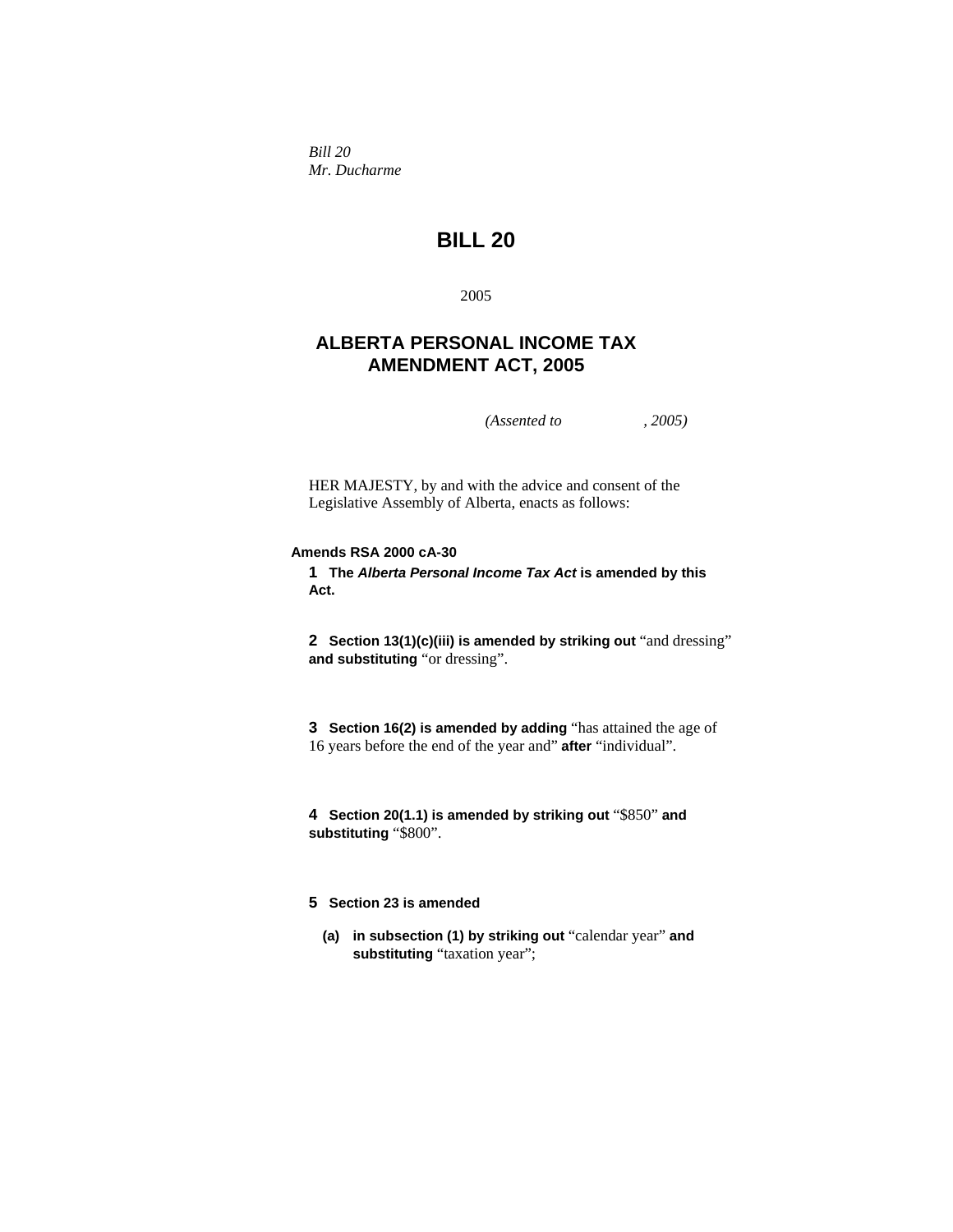#### **(b) by repealing subsection (3) and substituting the following:**

**(3)** In the case of an individual referred to in section 6(4), the words "last day of a taxation year" in subsection (1) shall be read as "last day in the taxation year on which the individual resided in Canada".

### **6 Section 25(1)(c) is repealed and the following is substituted:**

- (c) "attributed Canadian royalty income" of an individual for a taxation year means the amount, if any, by which the aggregate of
	- (i) the amounts required to be included in computing the individual's income for the year by virtue of paragraph 12(1)(o) of the federal Act,
	- (ii) the amounts in respect of which no deduction is allowed in computing the individual's income for the year by virtue of paragraph 18(1)(m) of the federal Act other than amounts described in the definition of "Canadian development expense" in subsection 66.2(5) of the federal Act or the definition of "Canadian oil and gas property expense" in subsection 66.4(5) of the federal Act,
	- (iii) any amounts by which the fair market value, as determined under subsection 69(8) of the federal Act, of petroleum, natural gas or related hydrocarbons or metal or minerals disposed of under dispositions referred to in subsection 69(6) of the federal Act exceeds the proceeds of disposition, if any, actually received by the individual in respect of the petroleum, natural gas or related hydrocarbons or metal or minerals so disposed of,
	- (iv) any amounts by which the amount referred to in subsection 69(7) of the federal Act in respect of acquisitions of petroleum, natural gas or related hydrocarbons or metal or minerals referred to in that subsection exceeds the fair market value, as determined under subsection 69(9) of the federal Act, of the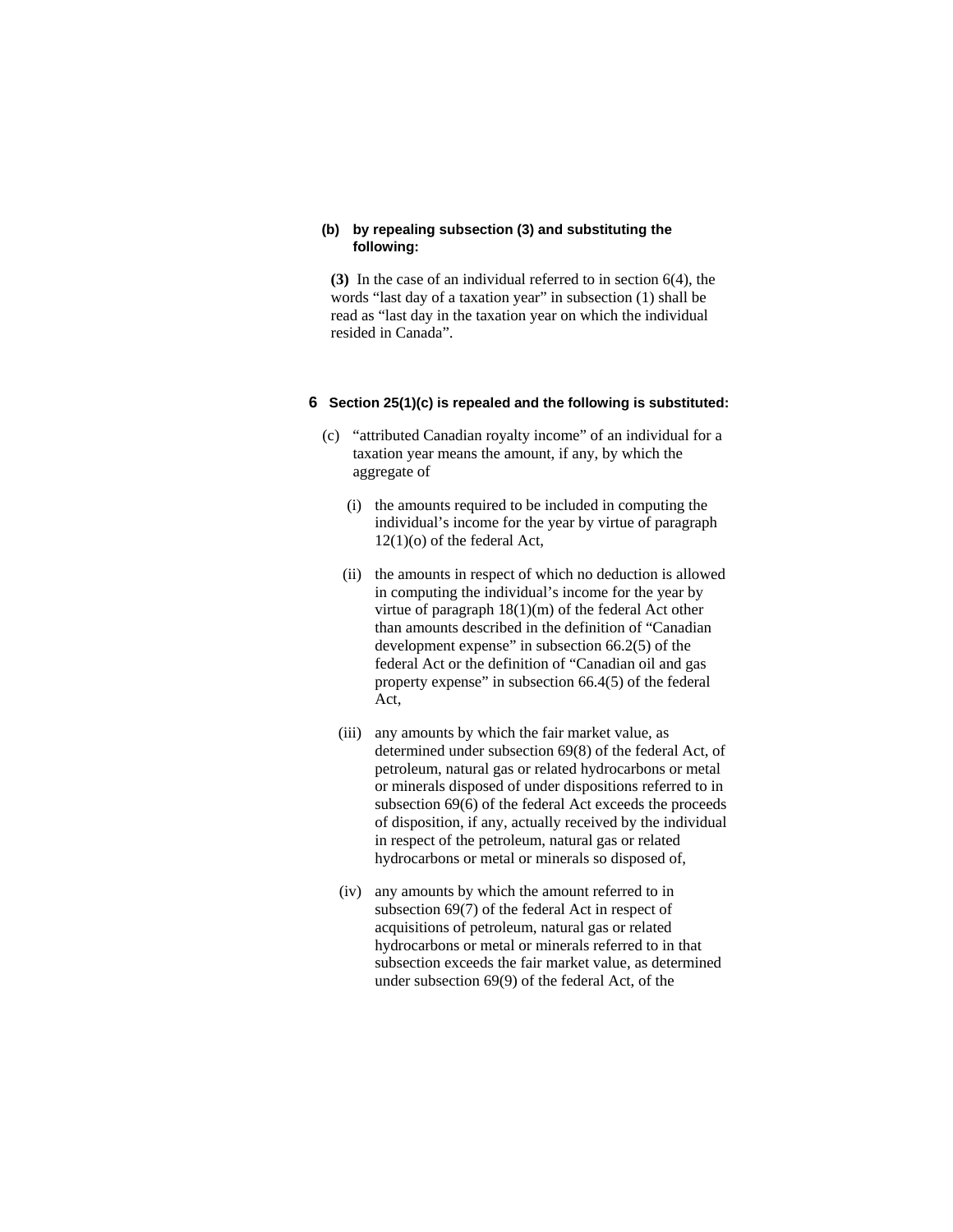petroleum, natural gas or related hydrocarbons or metal or minerals so acquired, and

 (v) any amount that would be deemed to have been payable in the year by a trust to the individual as beneficiary of the trust under subsection 104(29) of the federal Act

#### exceeds the aggregate of

- (vi) the amount of reimbursement received by the individual under the terms of a contract, where the reimbursement was for an amount paid or payable by the individual that is required to be included in computing the individual's income or denied as a deduction in that computation by virtue of paragraph  $12(1)(o)$  or  $18(1)(m)$  of the federal Act, and
- (vii) the amount deducted by the individual under paragraph  $20(1)(v.1)$  of the federal Act in the computation of income for the year;

#### **7 The following is added after section 36:**

#### **Restriction on credit amounts for part-year residents**

**36.1(1)** Where an individual is resident in Canada throughout part of a calendar year and throughout another part of the calendar year is non-resident, this section applies in computing the amounts that may be deducted under sections 8 to 20 for the purposes of this Act.

**(2)** Where an individual is resident in Canada throughout part of a calendar year and throughout another part of the calendar year is non-resident, for the purpose of computing the individual's tax payable under this Act for the year,

- (a) the amounts deductible for the year under sections 8 to 20 in respect of the part of the year that is not included in the period or periods referred to in clause (b) are computed as though such part were the whole taxation year, and
- (b) the individual is allowed only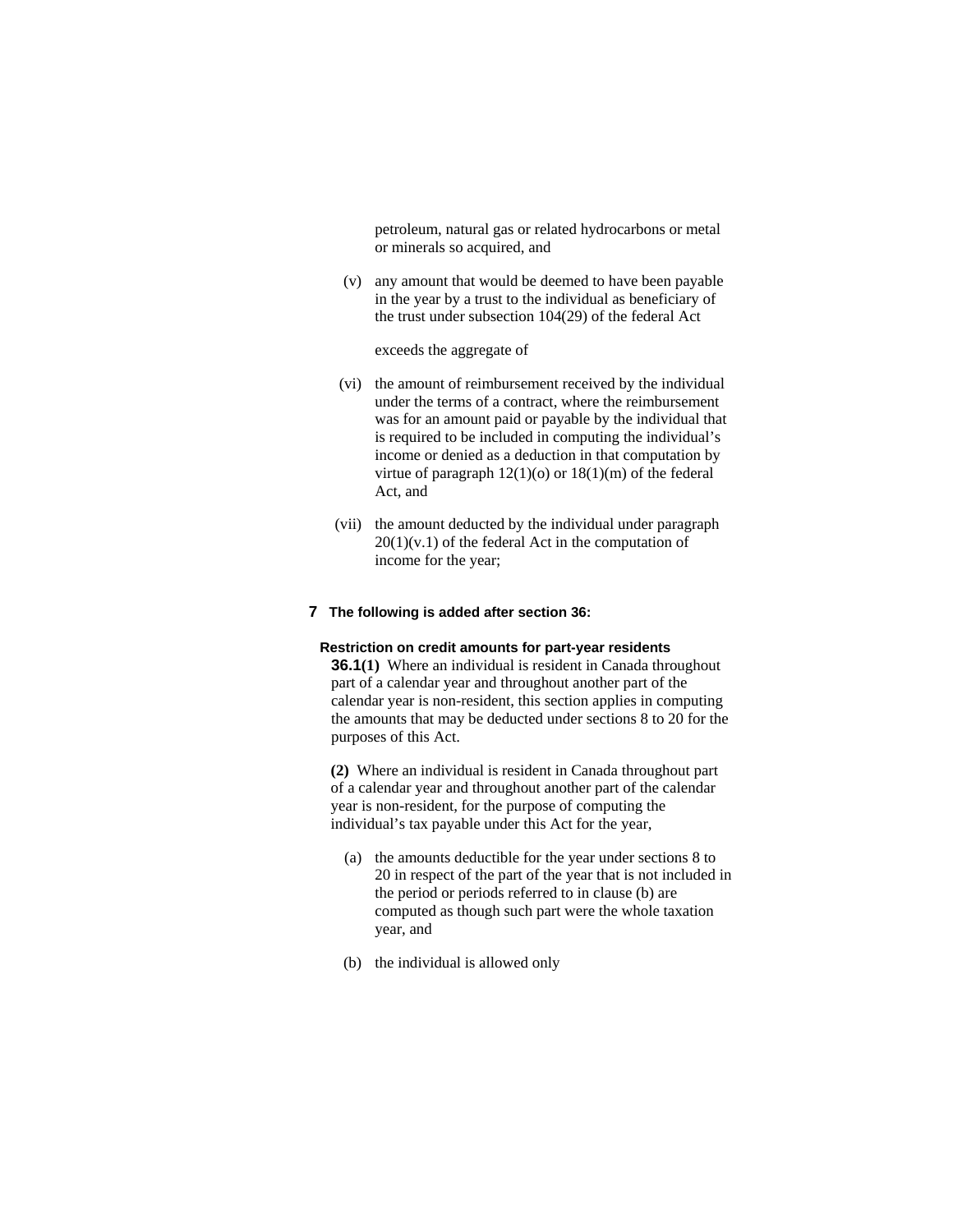- (i) such of the deductions under sections 10, 11, 12, 15, 16, 18 and 19 as can reasonably be considered wholly applicable, and
- (ii) such part of the deductions permitted under sections 8, 9, 13 and 20 as can reasonably be considered applicable

 to the period or periods in the year throughout which the individual is resident in Canada, computed as though that period or those periods were the whole taxation year.

**(3)** The amount deductible for the year by the individual under each provision referred to in subsection (2) cannot exceed the amount that would have been deductible under that provision had the individual been resident in Canada throughout the year.

#### **8 Section 40 is repealed and the following is substituted:**

#### **Proration of credits for emigrants from Canada**

**40(1)** Despite sections 8, 9, 11, 12, 13, 15, 16, 17, 18, 19 and 20, for the purposes of computing tax payable under this Act for a taxation year by an individual referred to in section 6(4), the amount that may be deducted under those provisions must not exceed the portion of such amount determined by the formula

$$
A x \frac{(C - D)}{C}
$$

where

- A is the total of those credits under sections 8, 9, 11, 12, 13, 15, 16, 17, 18, 19 and 20 that the individual is entitled to claim, and
- C and D are the individual's amounts for the year as described in section 6(4).

**(2)** Despite sections 8 to 13 and 15 to 23, for the purposes of computing tax payable under this Act for a taxation year by an individual referred to in section 6(6), the amount that may be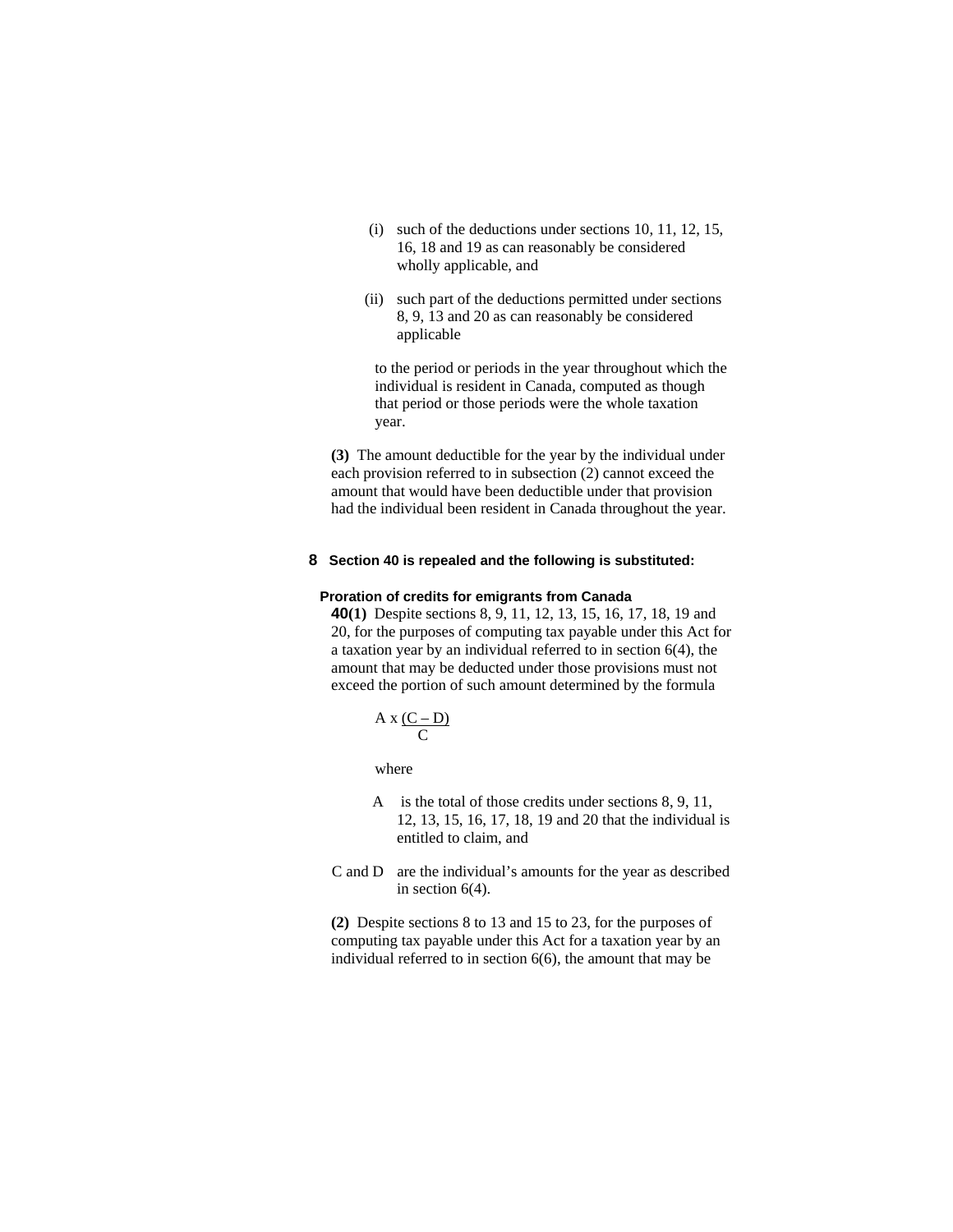deducted under those sections must not exceed the portion of such amount determined by the formula

$$
A \times \underline{C}
$$
  

$$
\underline{D}
$$

where

- A is the total of those credits under sections 8, 9, 11, 12, 13, 15, 16, 17, 18, 19 and 20 that the individual is entitled to claim, and
- C and D are the individual's amounts for the year as described in section 6(6).

**9(1) Sections 3 and 4 are deemed to have come into force on January 1, 2001.**

**(2) Section 2 is deemed to have come into force on January 1, 2003.**

**(3) Sections 5, 6, 7 and 8 are deemed to have come into force on January 1, 2004.** 

## **Explanatory Notes**

**1** Amends chapter A-30 of the Revised Statutes of Alberta 2000.

#### **2** Section 13(1)(c) presently reads:

*13(1) This section applies where* 

- *(c) in the case of* 
	- *(i) a sight impairment, a medical doctor or an optometrist,*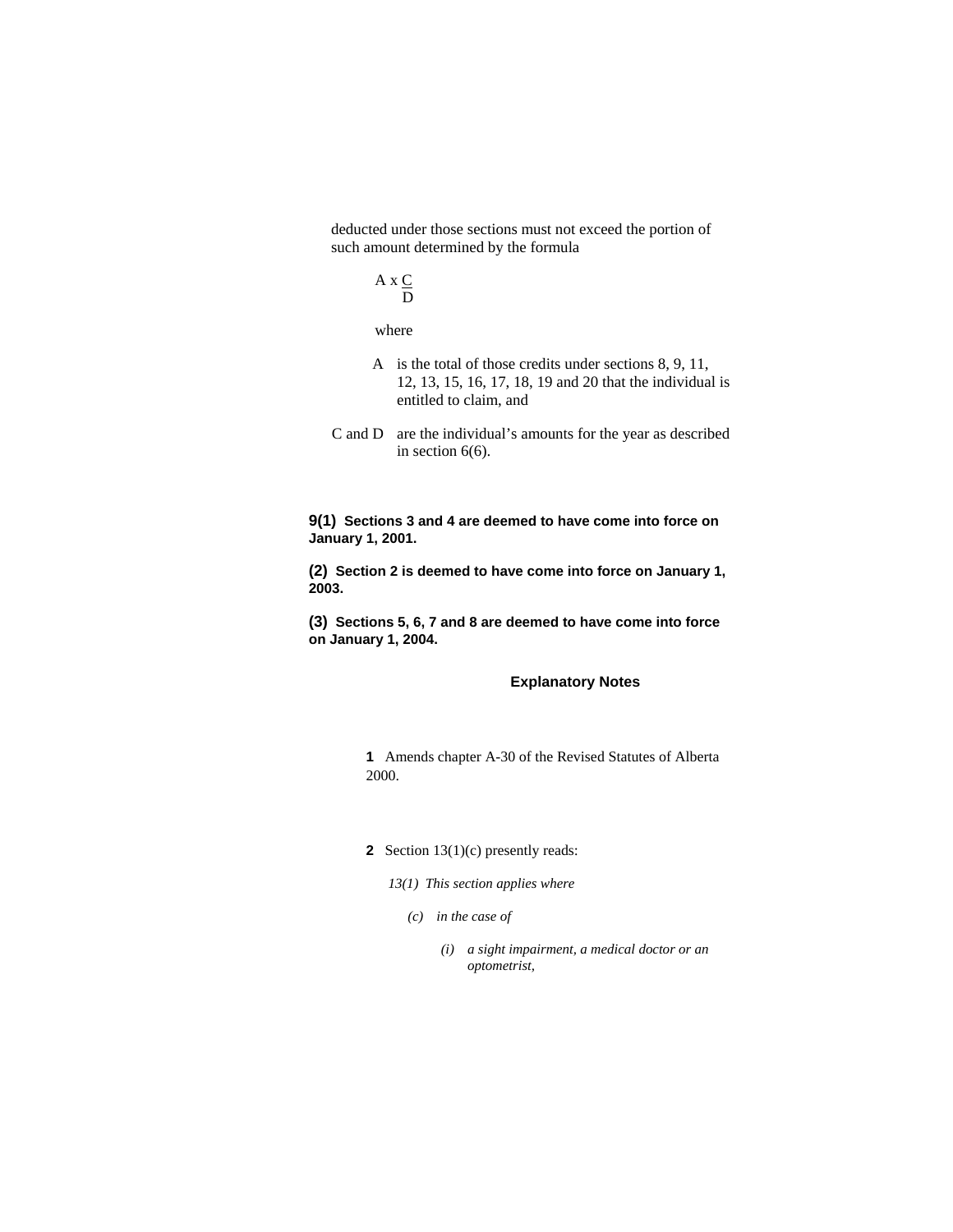- *(i.1) a speech impairment, a medical doctor or a speech-language pathologist,*
- *(ii) a hearing impairment, a medical doctor or an audiologist,*
- *(iii) an impairment with respect to an individual's ability in feeding and dressing, or in walking, a medical doctor or an occupational therapist,*
- *(iv) an impairment with respect to an individual's ability in perceiving, thinking and remembering, a medical doctor or a psychologist, and*
- *(v) an impairment not referred to in any of subclauses (i) to (iv), a medical doctor*

 *has certified in prescribed form that the impairment is a severe and prolonged mental or physical impairment the effects of which are such that the individual's ability to perform a basic activity of daily living is markedly restricted or would be markedly restricted but for therapy referred to in clause (b),* 

#### **3** Section 16(2) presently reads:

*(2) Subsection (1) does not apply unless the enrolment is proven by filing with the Provincial Minister a certificate in the prescribed form issued by the designated educational institution and containing prescribed information and, in respect of a designated educational institution described in subparagraph (a)(ii) of the definition "designated educational institution" in subsection 118.6(1) of the federal Act, the individual is enrolled in the program to obtain skills for, or to improve the individual's skills in, an occupation.* 

**4** Section 20(1.1) presently reads: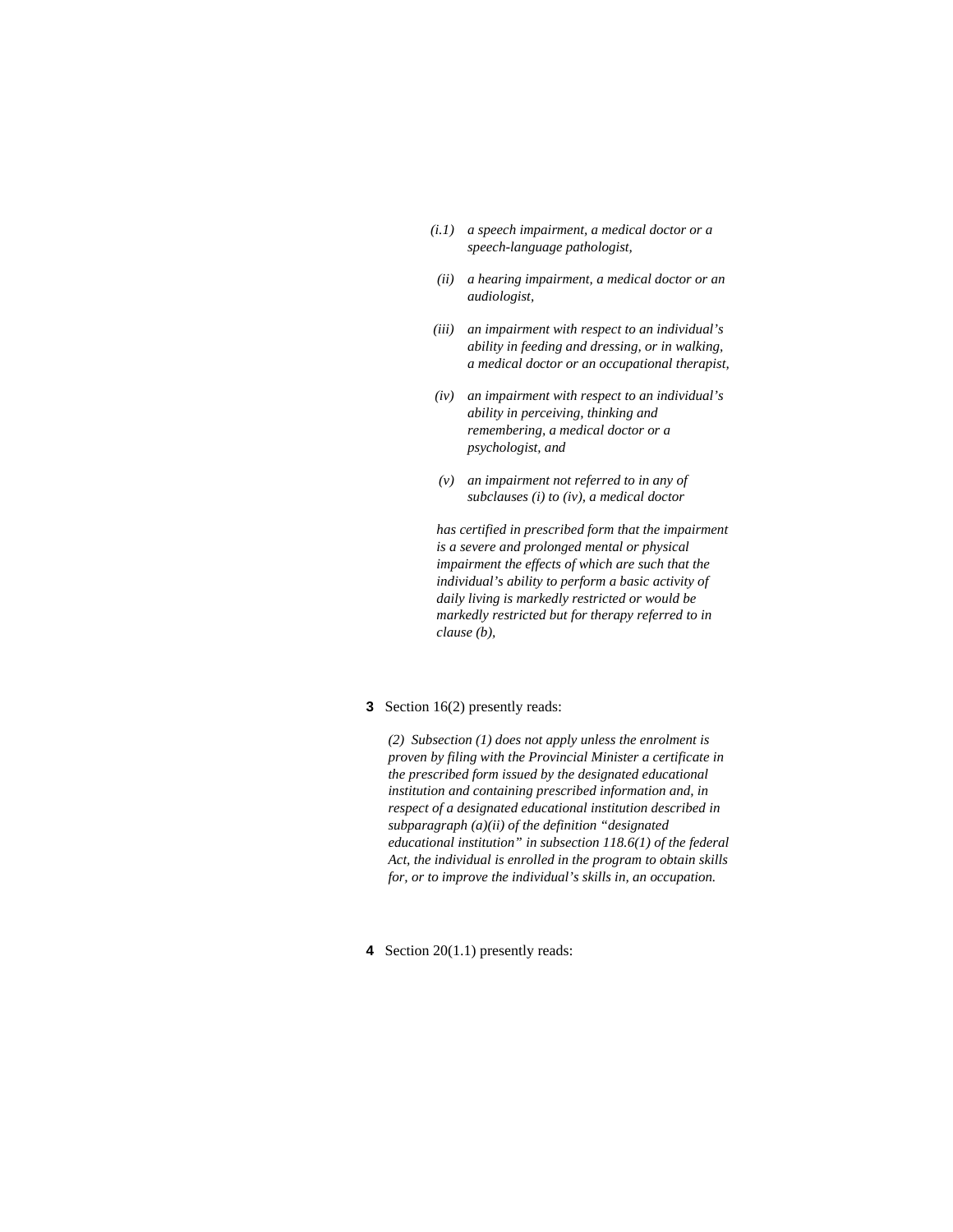*(1.1) Section 118.81 of the federal Act applies for the purposes of this Act, except that the reference to "\$850" in the description of A is to be read as "\$500".* 

#### **5** Section 23 presently reads:

*23(1) An individual who was resident in Alberta on the last day of a calendar year and had income for the year that included income earned in a country other than Canada in respect of which non-business-income tax was paid by the individual to the government of a country other than Canada may deduct for that taxation year the amount, if any, equal to the lesser of* 

- *(a) the amount, if any, by which any non-business-income tax paid by the individual for the year to the government of the country other than Canada exceeds,* 
	- *(i) where section 127.5 of the federal Act does not apply to the individual for the taxation year, all amounts that could have been claimed by the individual as deductions from tax under that Act for the year under subsection 126(1) of that Act in respect of any non-business-income tax paid to the government of that country, or*
	- *(ii) where section 127.5 of the federal Act applies to the individual for the year, the amount of the individual's special foreign tax credit for the year determined under section 127.54 of that Act in respect of any*

 *non-business-income tax paid to the government of that country,* 

#### *and*

 *(b) that proportion of the tax otherwise payable under this Act for that taxation year that*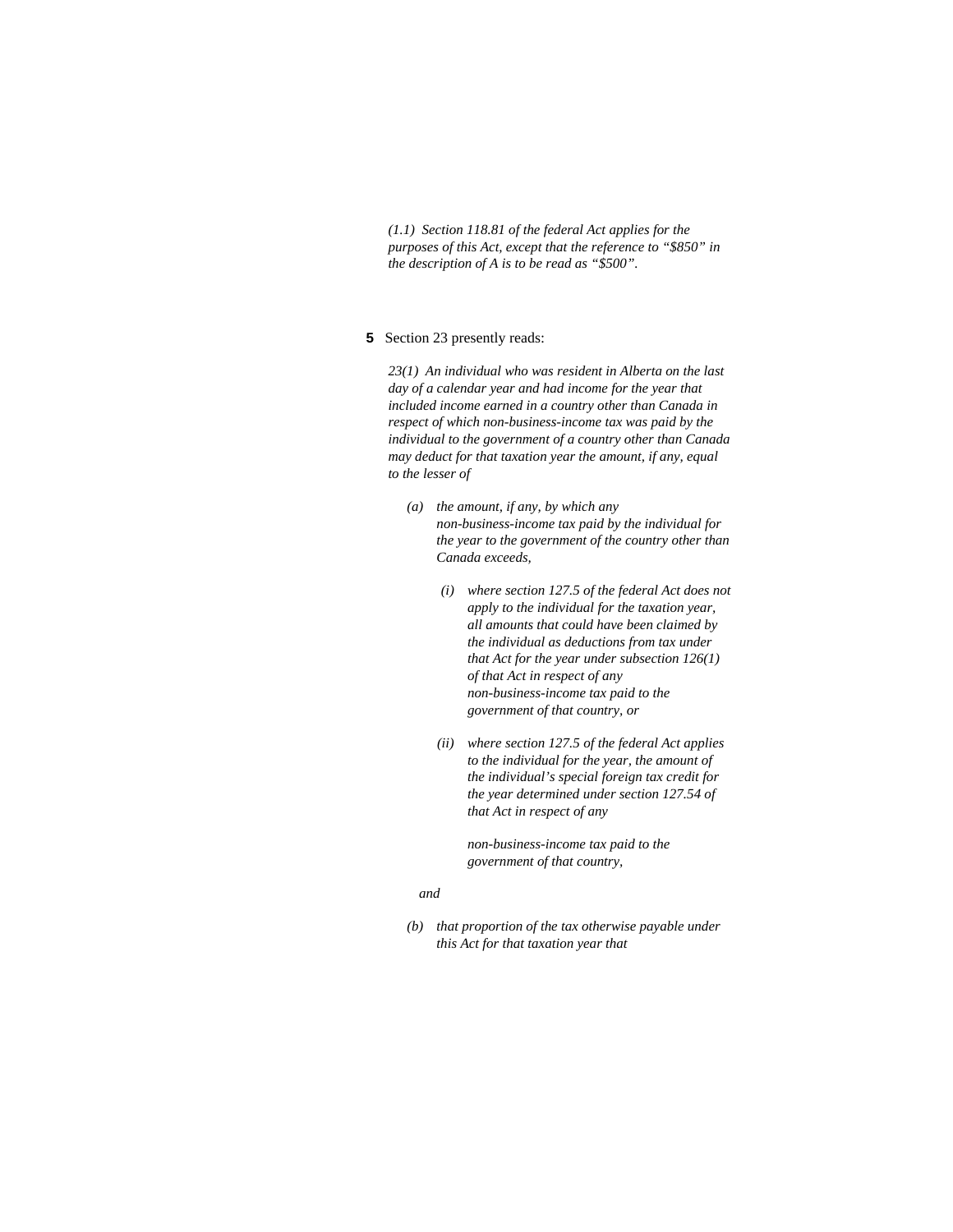*(i) the individual's amount, if any, calculated under subparagraph 126(1)(b)(i) of the federal Act from sources in that country for the year,* 

#### *is of*

- *(ii) the amount, if any, by which* 
	- *(A) if the individual was resident in Canada throughout the year, the individual's income earned in the year in Alberta computed without reference to paragraph 20(1)(ww) of the federal Act, or*
	- *(B) if the individual was non-resident at any time in the year, the individual's income earned in the year in Alberta that is included in the amount determined under paragraph 114(a) of the federal Act in respect of the individual for the year,*

#### *exceeds*

*(C) the total of all amounts each of which is an amount deducted under section 110.6 or paragraph 111(1)(b) of the federal Act, or deductible under any of paragraphs 110(1)(d) to (d.3), (f), (g) and (j) of the federal Act for the year, in computing the individual's taxable income for the year.* 

*(2) For the purposes of subsection (1), the non-business-income tax paid by an individual to the government of a country other than Canada in respect of the individual's income for a year is the non-business-income tax that the individual paid to the government of that country as defined under subsection 126(7) of the federal Act for the purposes of that Act.* 

*(3) In the case of an individual who died during the calendar year, the words "calendar year" in subsection (1) shall be read as "taxation year".* 

*(4) For the purposes of this section,*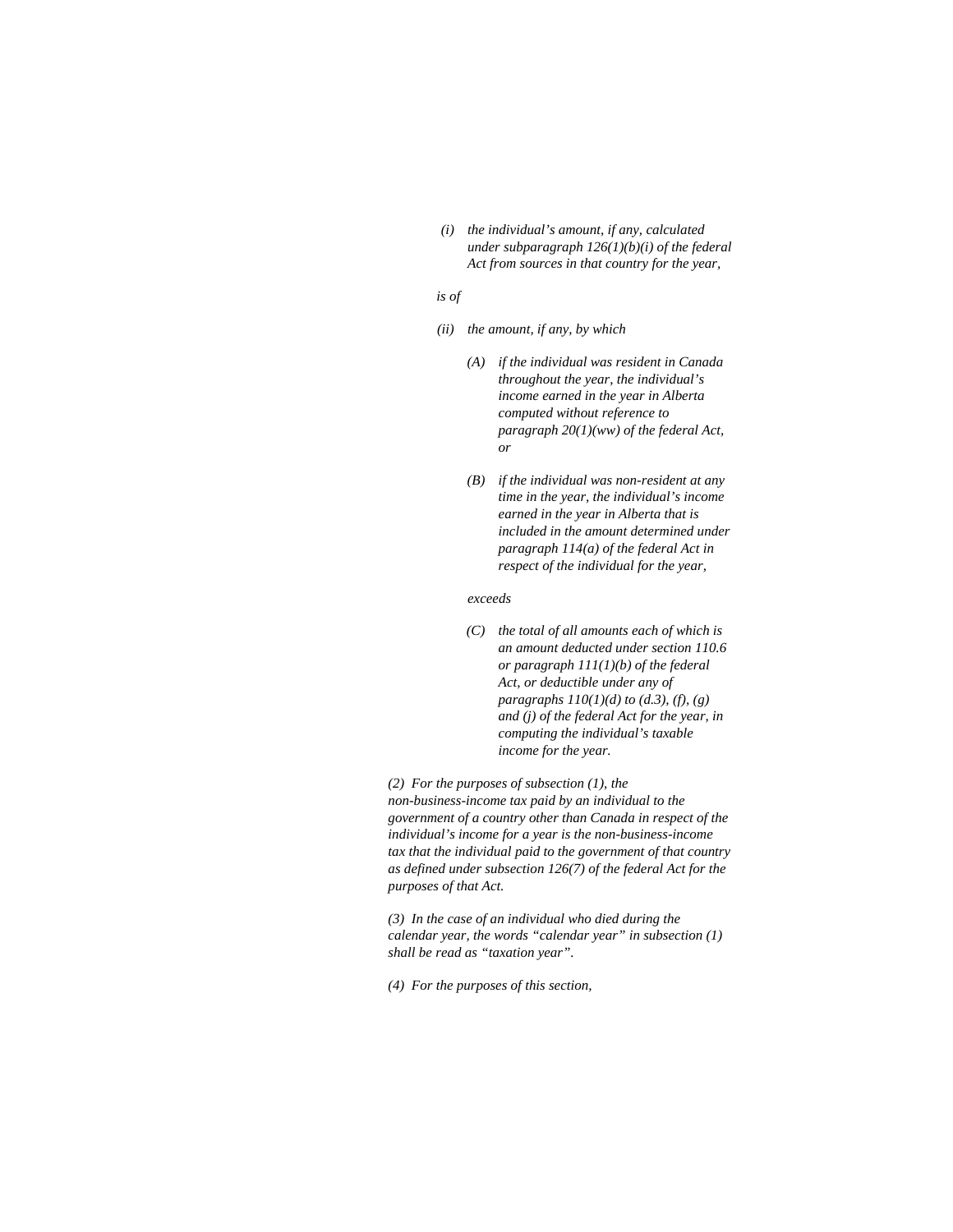- *(a) the government of a country other than Canada includes the government of a state, province or other political subdivision of that country,*
- *(b) where an individual's income for a taxation year is in whole or in part from sources in more than one country other than*

 *Canada, subsection (1) shall be read as providing for separate deductions in respect of each of the countries other than Canada, and* 

*(c) if any income from a source in a particular country would be tax-exempt income as defined in subsection 126(7) of the federal Act but for the fact that a portion of the income is subject to an income or profits tax imposed by the government of a country other than Canada, the portion is deemed to be income from a separate source in the particular country.* 

#### **6** Section 25(1)(c) presently reads:

*25(1) In this section,* 

- *(c) "attributed Canadian royalty income" of an individual for a taxation year means the value of A as determined pursuant to section 20(6) of the Alberta Corporate Tax Act computed as though the individual were a corporation, and only to the extent that this amount reflects the values of* 
	- *(i) the amounts included in taxable income or taxable income earned in Canada, as the case may be, by virtue of paragraph 12(1)(o) of the federal Act,*
	- *(ii) the amounts that did not qualify as deductions under paragraph 18(1)(m) of the federal Act, and*
	- *(iii) the amount deducted as a resource allowance under paragraph 20(1)(v.1) of the federal Act*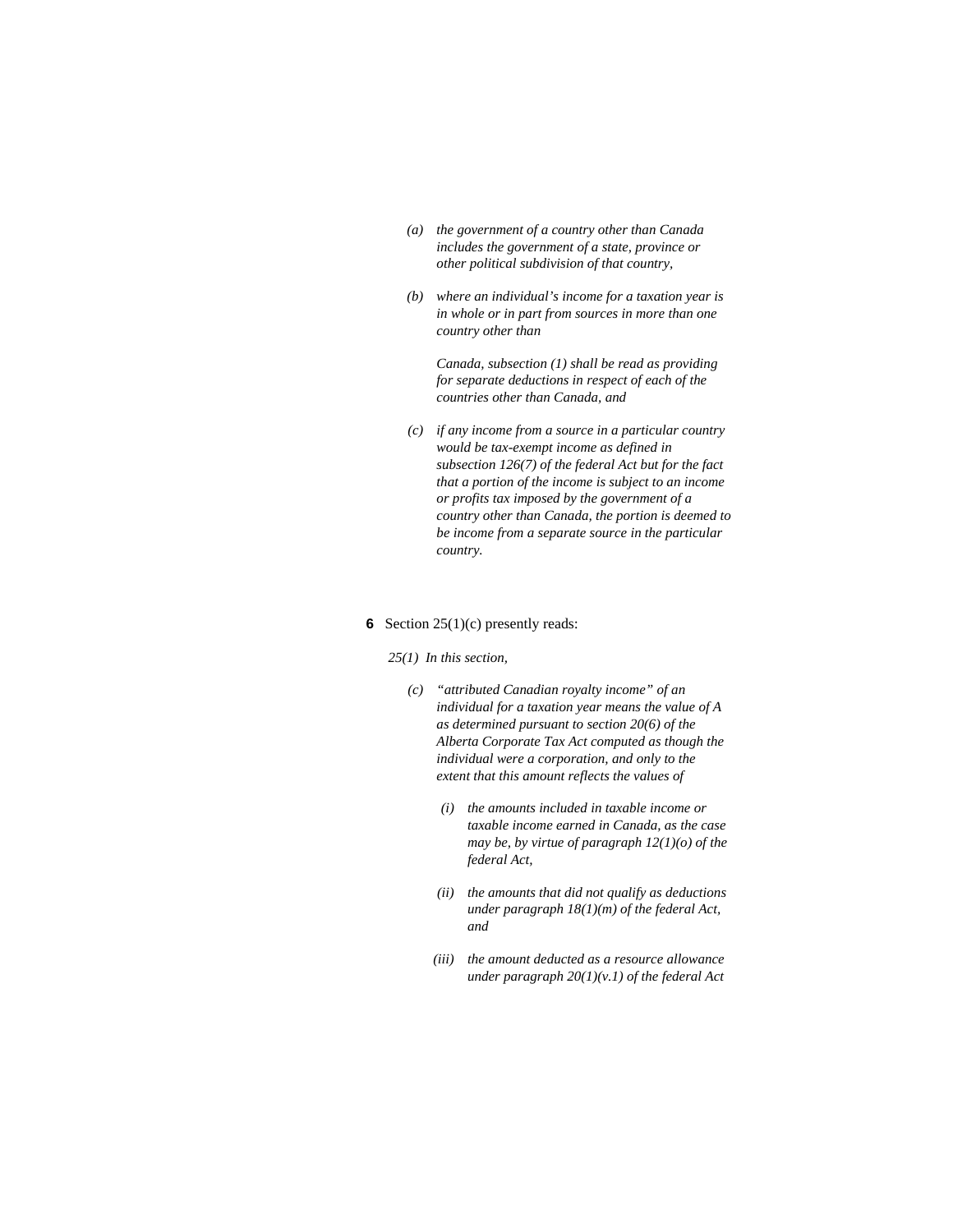*as reported on the individual's return for that taxation year;* 

- **7** Part-year residents.
- **8** Section 40 presently reads:

*40(1) Despite sections 8 to 20, 38 and 39, where an individual is resident in Canada throughout part of a calendar year and throughout another part of the calendar year is non-resident, for the purpose of computing the individual's tax payable under this Act for the year,* 

- *(a) the amount deductible for the year under each such provision in respect of the part of the year that is not included in the period or periods referred to in clause (b) is computed as though such part were the whole taxation year, and*
- *(b) the individual is allowed only* 
	- *(i) such of the deductions permitted under sections 10, 11, 12, 15, 16, 18 and 19 as can reasonably be considered wholly applicable, and*
	- *(ii) such part of the deductions permitted under sections 8, 9, 13 and 20 as can reasonably be considered applicable*

 *to the period or periods in the year throughout which the individual is resident in Canada, computed as though that period or those periods were the whole taxation year.* 

*(2) Despite subsection (1), the amount deductible for the year by the individual under each provision referred to in subsection (1)(b) cannot exceed the amount that would have been deductible under that provision had the individual been resident in Canada throughout the year.*